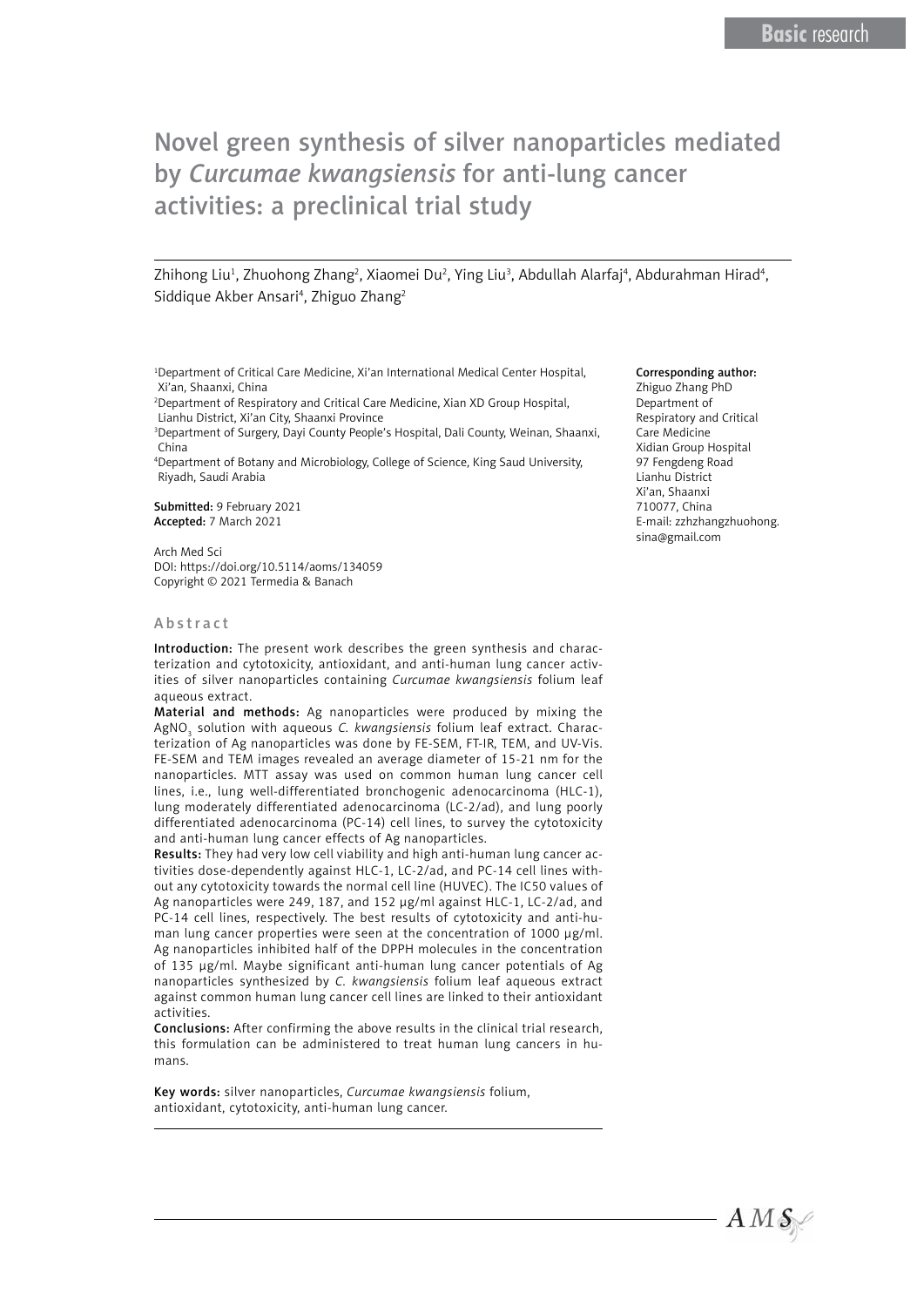#### Introduction

Lung cancer is the most common cancer in men and one of the most common cancers in women. The lung cancer signs are dysphagia, shortness of breath, cough, coughing up blood, weigh loss, chest pain, shoulder pain, wheezing, fatigue, hoarseness, and weakness. The lung cancer metastasis symptoms are blurred vision, seizures, headaches, and weakness [1–3]. For diagnosis of lung cancer, positron emission tomography, magnetic resonance imaging, low-dose helical computed tomography scan, computed tomography, chest X-ray, molecular testing, blood tests, thoracentesis, needle biopsy, bronchoscopy, sputum cytology, and physical and history examination are used [4]. For the treatment of lung cancer, chemotherapy, radiation therapy, and immunotherapy are used [4, 5]. The main anti-human lung cancer chemotherapeutic supplements/drugs are alectinib, ceritinib, crizotinib, and brigatinib [5]. Due to severe side effects of the chemotherapeutic drugs and supplements, the formulation of the chemotherapeutic medications from Ag nanoparticles are the research priority of pharmacology, oncology, and organic chemistry researchers [6–10].

Nanomaterials, which are the subject of our study, have unique competencies different from their macro-scale counterparts due to their low volume/surface ratio and many advanced and new physiochemical properties such as color, solubility, strength, prevalence, toxicity, magnetic, optical, thermodynamics [11–14]. In recent years, biological methods that are non-toxic, cost-effective, and environmentally friendly have become the focus of interest compared to physicochemical nanoparticle synthesis methods [13, 15–21]. Various pathways have been developed for the biogenic or biological formulation of nanomaterials from the salts of different metal ions [14, 19, 20, 22, 23]. The basic principle in the biogenesis of nanoparticles is the reduction of metal ions of several biomolecules found in organisms. In addition to reducing the environmental impact of biological synthesis, it enables the production of large quantities of nanoparticles, which are well defined in size and morphology, independent of contamination. Microorganisms, marine algae, plant extracts, plant tissue, fruits, and all plants are administered to formulate nanomaterials [13, 14, 19–21, 24–29]. The reduction of metal ions using plant extracts has been a known method since the 1900s. Due to the poor understanding of the mechanisms of the reducing agents, there has been increased interest in the past 30 years [14]. Recently, scientists have revealed that medicinal plants' green-synthesized metallic nanoparticles have excellent anti-cancer properties. Metallic nanoparticles have achieved notable consider-

ation in the field of medicine. Some studies conducted today have shown that some nanoparticles have therapeutic properties and provide an excellent alternative to physicochemically different metal-supported nanoparticles, antibacterial, and especially anticancer drugs. Medicinal plants green-synthesized silver nanoparticles as a special type of well-known metallic nanoparticles have recently been used for the cure of several types of tumors and cancers [13, 19, 20, 21, 26–36]. In this regard, in the study of Ahmeda *et al. Melissa officinalis* green-formulated Ag nanoparticles were used as a chemotherapeutic drug to treat leukemia [37]. A study reported the anti-acute myeloid leukemia abilities of Ag nanomaterials in the cellular and molecular conditions. Ag nanoparticles significantly killed all malignant leukemia cells (32D-FLT3-ITD, Murine C1498, and Human HL-60/ vcr) in nano concentrations [26].

There is no study about the remedial capacities of Ag nanoparticles containing natural compounds in the treatment of human lung cancer. However, there are many studies about the anti-human lung cancer properties of medicinal plants including *Hibiscus syriacus*, *Memecylon umbellatum*, *Mirabilis multiflora*, *Oscillatoria acutissima*, *Chelidonium majus*, *Nigella sativa*, *Morinda citrifolia*, *Bruguiera sexangula*, *Camellia sinensis*, *Hypsizygus marmoreus*, *Lentinus edodes*, and *Viola odorata* [38].

*C. kwangsiensis* folium, as one of the wellknown plants in all of the world, is from the Plantae kingdom, Zingiberaceae family, Zingiberoideae subfamily, Zingibereae tribe, and *Curcuma*  genus [39]. There are five well-known species in this genus. Species in the *Curcuma* genus including *Curcuma kwangsiensis*, *Curcuma phaeocaulis* Val., *Curcuma sichuanensis*, *C. kwangsiensis* folium, *Curcuma wenyujin*, and *Curcuma longa* L. All of these species are important due to significant therapeutic properties; of course, the remedial roles of *C. kwangsiensis* folium are unique. *C. kwangsiensis* folium is cultivated in Iran, Bangladesh, Taiwan, Nepal, India, and especially China [39, 40]. Recent studies have indicated that *C. kwangsiensis* folium has notable anti-parasitic, antifungal, antiviral, antibacterial, larvicidal, antioxidant, hypoglycemic, anti-diabetic, nephroprotective, hepatoprotective, immunomodulatory, analgesic, anti-inflammatory, and anticancer activities [40]. This species is shown to have steroids, saponins, tannin, terpenoids, glycosides, proteins, carbohydrates, alkaloids, phenolic compounds, flavonoids, and essential oils as the major phytochemical groups [39]. The antioxidant compounds of the *Curcumae* genus are oxygenated sesquiterpenes, oxygenated monoterpenes, limonene, sesquiterpene hydrocarbons, *trans*-caryophyllene, α-zingiberene, *p*-cymene, α-pinene, monoterpene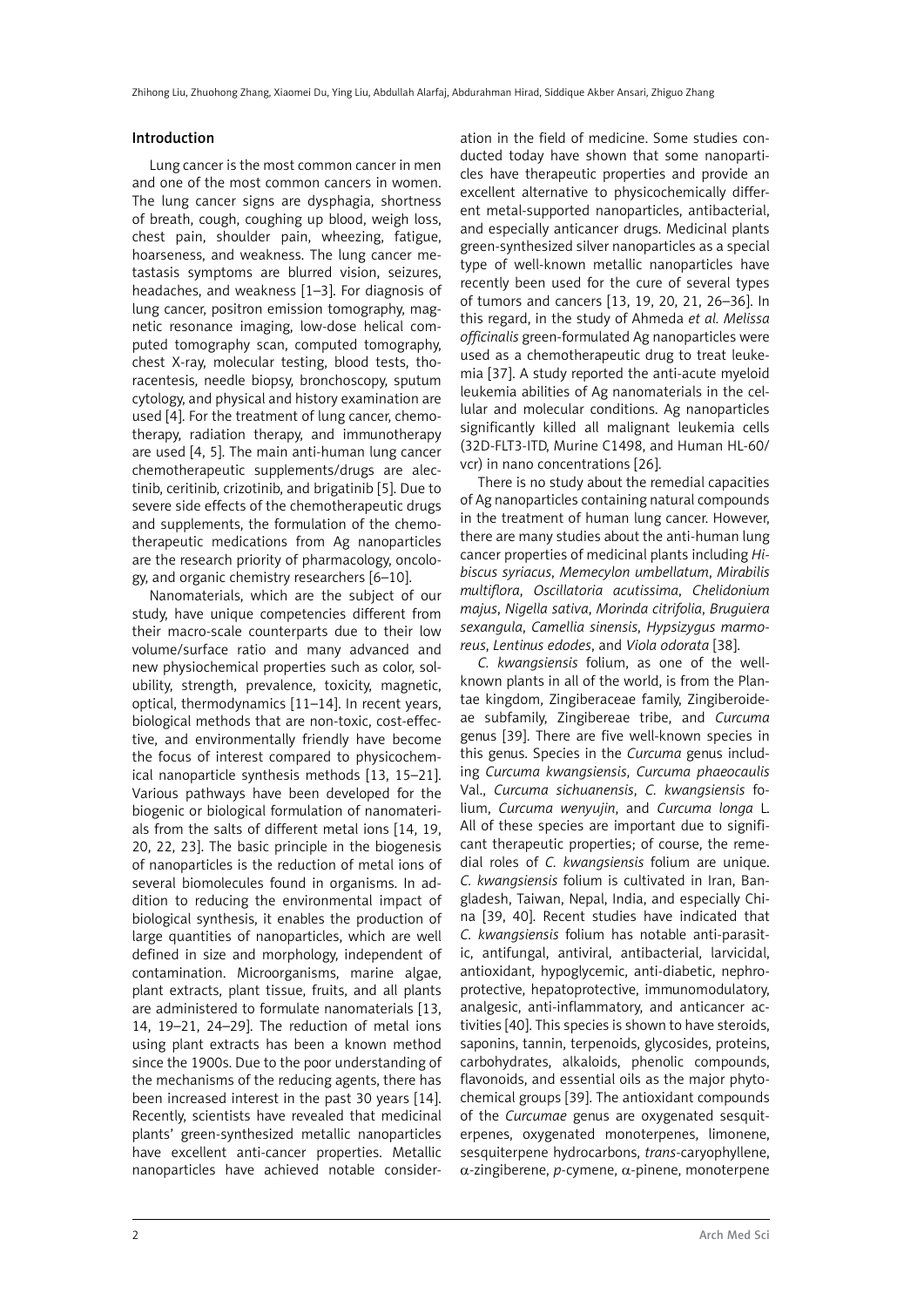hydrocarbon, β-pinene, α-terpinolene, *trans*-βelemenone, α-terpineol, β-sesquiphellandrene, and camphor. Certainly the above phytochemicals have a unique role in the therapeutic effects of this plant. In Chinese traditional medicine, *C. kwangsiensis* folium is administered to treat cancers of various types such as ovarian and uterine cancers [39, 40].

Accordingly, the present experiment was conducted to evaluate the possible anti-human lung cancer activity of synthesized Ag nanoparticles using *C. kwangsiensis* folium leaf aqueous extract against common cell lines of human lung cancer.

#### Material and methods

#### Material

Bovine serum, antimycotic antibiotic solution, 2,2-diphenyl-1-picrylhydrazyl (DPPH), dimethyl sulfoxide (DMSO), decamplmaneh fetal, 4-(dimethylamino) benzaldehyde, hydrolysate, Ehrlich solution, borax-sulfuric acid mixture, and DMED were all obtained from the US company Sigma-Aldrich.

# Synthesis of *Curcumae kwangsiensis* folium green-synthesized Ag nanoparticles

To obtain the aqueous extract of the plant, 250 g of the dried *C. kwangsiensis* folium leaves were added to a container containing 2000 ml of boiled water, and the container lid was tightly closed for 4 h. Then, the content of the container was filtered, and the remaining liquid was placed on a bain-marie to evaporate. Finally, a tar-like material was obtained, which was powdered by a freeze dryer.

The extract of the *C. kwangsiensis* folium leaves was prepared for the green synthesis method and extracted with distilled water in the microwave. Green synthesis of silver nanoparticles was started by combination of 200 ml of AgNO<sub>3</sub> × H<sub>2</sub>O at concentrations of 10–3 M and 400 ml of *C. kwangsiensis* folium leaf aqueous isolate (20 µg/ml) in a cylindrical flask.

The reaction mixture was kept under magnetic stirring for 12 h at room temperature. At the end of the reaction time, the black colored colloidal solution of Ag was formed. The solution was centrifuged at 10 000 rpm for 15 min. The precipitate was sprayed with water and then resuspended [27].

# Chemical characterization of *Curcumae kwangsiensis* folium green-synthesized Ag nanoparticles

Various analytical techniques were used to characterize the Ag nanoparticles: The biomolecules related to the Ag nanoparticle reduction including secondary metabolites were detected by the FT-IR (Shimadzu IR affinity.1). In the UV-Vis spectroscopy analysis, characteristic absorption bands of Ag metal were examined before and after the nanoparticle synthesis process. TEM and FE-SEM analysis of the Ag nanoparticles was performed with JEOL 200 kV by placing them on a carbon-coated copper grid.

# Determination of the antioxidant activities of *Curcumae kwangsiensis* folium greenmediated Ag nanoparticles

The DPPH method is a common method for the assessment of the antioxidant activity of plant species and metallic nanoparticles. It is based on trapping the free radicals of the material, called DPPH, using antioxidant agents which reduce the absorption rate at 520 nm wavelength. When the DPPH solution is mixed with a material that can donate hydrogen atoms, radical formation occurs, which is followed by color reduction. This reaction eliminates the purple color, whose index is the formation of an absorption band at 520 nm [41].

To determine the radical scavenging activity of the silver salt, *C. kwangsiensis* folium leaf extract, and Ag nanoparticles, 1 ml of 50 µm DPPH was combined with 1 ml of variable concentrations (0–1000 µg/ml) of silver salt, *C. kwangsiensis* folium leaf extract, and Ag nanoparticles. Then, they were transferred to the 37°C condition for 1 h. The samples' absorption rate was determined at 520 nm by a spectrophotometer, and the antioxidant activity was calculated by the below formula: Inhibition (%) = (Sample A/Control A)  $\times$  100.

The blank sample contained 1 ml of methanol and 1 ml of silver salt, *C. kwangsiensis* folium leaf extract, and Ag nanoparticles, and a sample of 1 ml of DPPH and 2 ml of silver salt, *C. kwangsiensis*  folium leaf extract, and Ag nanoparticles with the applied concentrations was regarded as the negative control [41].

# Determination of the IC50 of *Curcumae kwangsiensis* folium green-mediated Ag nanoparticles in the antioxidant test

Calculation of half-maximal inhibitory concentration (IC50) is a suitable method for comparison of the activity of pharmaceutical materials. In this method, the measurement and comparison criterion is the concentration at which 50% of the final activity of the drug occurs. In this experiment, the IC50 of various repeats is estimated and compared with the IC50 of BHT, which is introduced as the antioxidant activity index. The closer the obtained value is to the IC50 of BHT, the stronger is the antioxidant activity of the material. The graph of the IC50 of the extract was produced by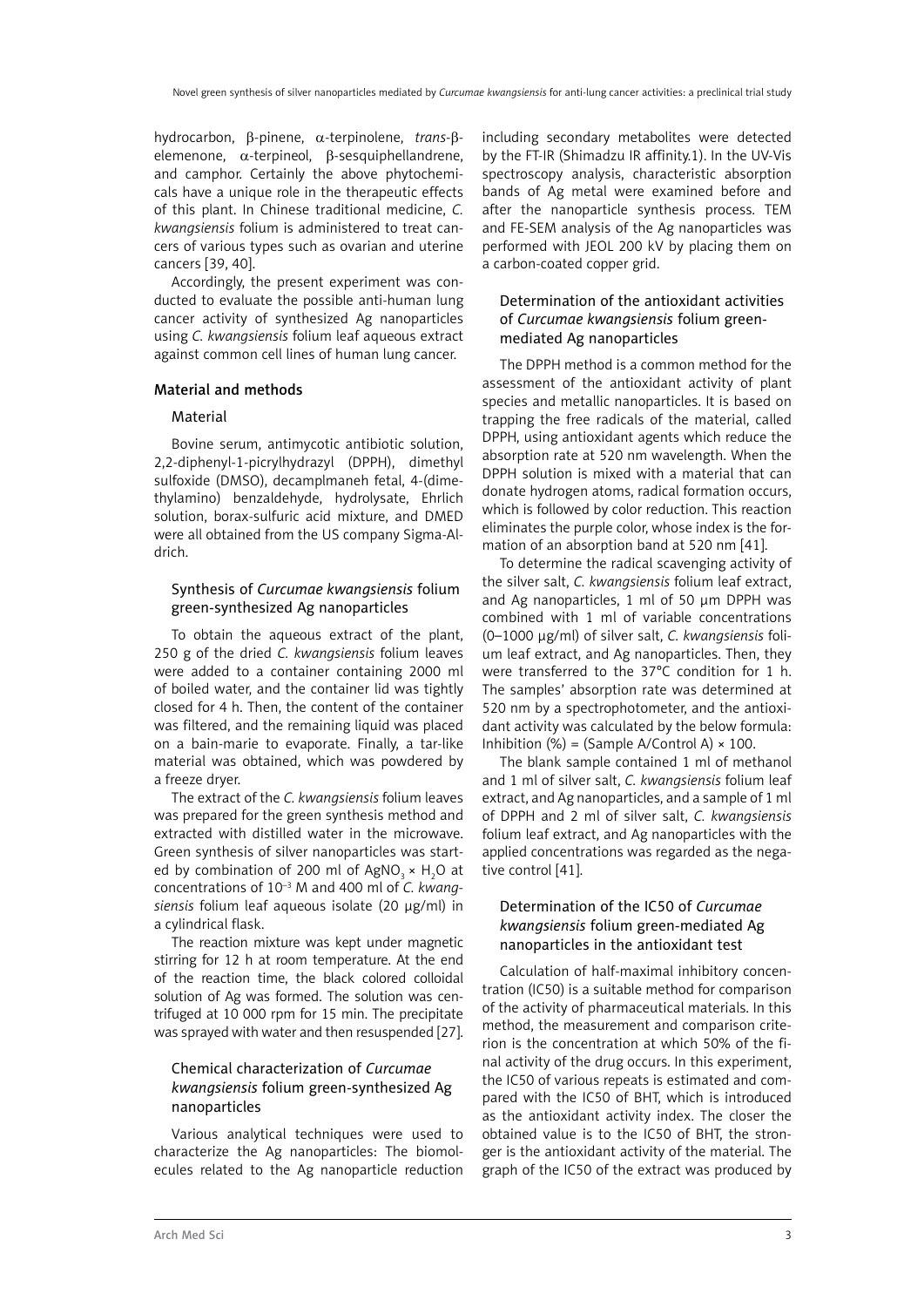drawing the percent inhibition curve versus the extract concentration. First, three stock samples with variable concentrations (0-1000 ug/ml) of silver salt, *C. kwangsiensis* folium leaf extract, and Ag nanoparticles were prepared. Then, a serial dilution was prepared from each sample, and IC50 of the above samples was measured separately, following which their mean was calculated. BHT, with different concentrations, was considered positive control. All experiments were performed in triplicate [41].

#### Evaluation of anti-lung cancer properties of *Curcumae kwangsiensis* folium greenmediated Ag nanoparticles

The human lung cancer cell lines (lung well-differentiated bronchogenic adenocarcinoma: HLC-1, lung moderately differentiated adenocarcinoma: LC-2/ad, and lung poorly differentiated adenocarcinoma: PC-14) and the normal cell line (HUVEC) in the MTT assay were used as follows. They were cultured as a monolayer culture in 90% RPMI-1640 medium and 10% fetal serum and supplemented with 200 mg/ml streptomycin, 125 mg/ml penicillin, and 8 mg/ml amphotericin B. The culture was then exposed to 0.5 atm carbon dioxide at 37°C, on which the tests were performed after at least ten successful passages. MTT assay is a method used to investigate the toxic effects of various materials on various cell lines, including non-cancer and cancer cells. To evaluate the cell toxicity effects of the compounds used in this research, the cells were transferred from the T25 flask to the 96-well flasks. In each cell of the 96-cell flasks, 7000 cells of cancer and fibroblast cell lines were cultured, and the volume of each cell was eventually increased to 100 µl. Before the treatment of the cells in the 96-well flask, the density of cells was increased to 70%, so the 96-well flasks were incubated for 24 h to obtain the cell density of  $7 \times 10^3$ . Next, the initial culture medium was discarded, and variable concentrations (0–1000 µg/ml)



Figure 1. UV–Vis spectrum of biosynthesized Ag nanoparticles

of silver salt, *C. kwangsiensis* folium leaf extract, and Ag nanoparticles were incubated at 37°C and 0.5 CO $_{2}$  for 24, 48, and 72 h. Then, 20  $\mu$ l of MTT was added to each well after a certain amount of time. Next, 100 µl of DMSO solvent was added to each well. They were then kept at room temperature for 25 min and read at 490 and 630 nm by a microtitre plate reader.

The cell lines were treated with the hydroalcoholic extract (1.25 mg/ml), which inhibited about 20% of the cell growth. The Annexin/PI method was used to determine the apoptosis level in the treated and control cell lines using a flow cytometry machine. To perform the experiment, the cell lines were treated with a variable concentrations (0–1000 µg/ml) of silver salt, *C. kwangsiensis* folium leaf extract, and Ag nanoparticles for 24 h. Cells were irrigated with phosphate-buffered saline (PBS). After centrifugation, buffer binding solution was added to the obtained precipitate. Then, 5 µl of Annexin V dye was added and incubated for 15 min at 25°C. Cells were washed with the binding solution, following which 10 µl of PI dye was added. Finally, cell analysis was done by a flow cytometry machine according to the formula below: Cell viability  $(\%)$  = (Sample A/Control A)  $\times$  100.

#### Qualitative measurement

The obtained results were analyzed by SPSS (version 20) software using one-way ANOVA, followed by the Duncan post-hoc test ( $p \le 0.01$ ).

# Results

In the present study, Ag nanoparticles were formulated using *C. kwangsiensis* folium leaf extract. Also, we assessed the anti-human lung cancer activities of Ag nanoparticles against common human lung cancer cell lines in *in vitro* conditions.

#### Chemical characterization of Ag nanoparticles

UV-Vis spectroscopic analysis showed the presence of an absorption peak at 422 nm which confirmed the formation of the Ag nanoparticles (Figure 1). Mohammadi *et al*. (2019) observed the peak of Ag nanoparticles containing *Phoenix dactylifera* seed ethanolic extract at the wavelength of 438 nm [28]. Hamelian *et al*. reported *Thymus kotschyanus* aqueous extract synthesized AgNPs with a peak at 440 nm in the UV-Vis spectrum [26]. Zangeneh *et al*. observed the absorbance at 462 nm for Ag nanoparticles synthesized by *Spinacia oleracea* L. [20]. These reports support the results of the current work. The *C. kwangsiensis* folium mediated synthesis of Ag nanoparticles showed excellent stability even after 20 days and no considerable changes occurred in UV absorbance.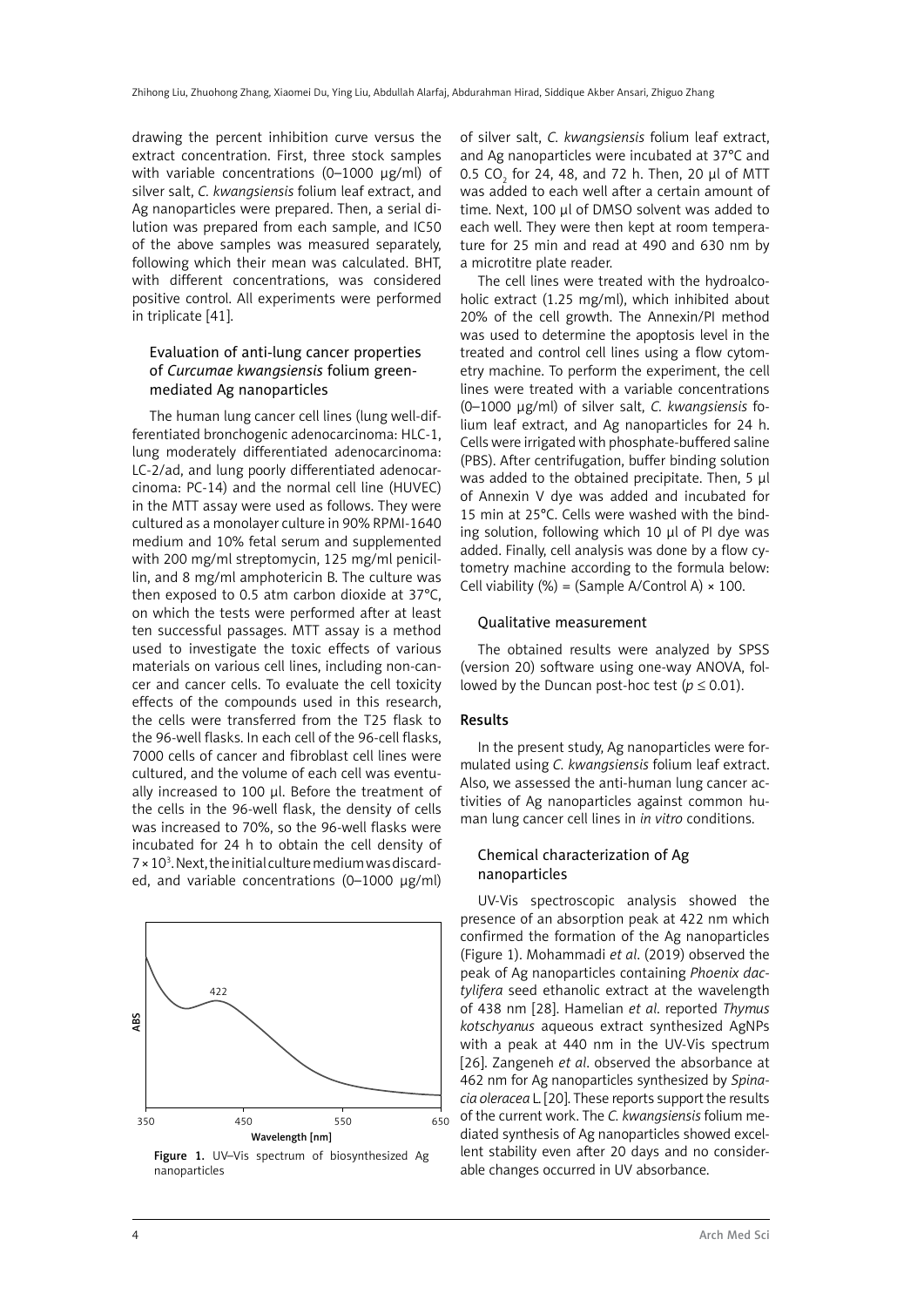

Figure 2. FT-IR spectra of biosynthesized Ag nanoparticles

In the FT-IR test, the antioxidant and secondary compounds are determined based on several peaks in special wavelengths. The analysis of the IR spectra of the Ag nanoparticles revealed peaks at 590, 1089, 1401, 1613, and 3429 cm–1 related to Ag-O, C-OH, C=O, C-O, and OH, respectively (Figure 2).

The IR spectra investigated for the Ag nanoparticles revealed absorption peaks at (I) 3287  $cm^{-1}$ (OH group of alcohols and phenols); (II) 1623 cm–1 (C-O group of carboxylic acid group); (III) 1383 cm–1 (C=O stretching of carboxylic acid group); (IV) 1038 cm–1 (C-OH vibrations of the protein/polysaccharide).

The size of the nanoparticles (15–21 nm) was calculated through TEM images (Figure 3). Furthermore, the histogram plot from the TEM image showed the particle size distribution of biosynthesized Ag nanoparticles in the range of 11 to 24 nm. In previous studies, the size of Ag nanoparticles formulated by aqueous extract of medicinal plants had been calculated in the range of 5–50 nm with the spherical shape [26, 37]. These reports support the results of the current work.

In the present study, the FE-SEM image of Ag nanoparticles is shown in Figure 4. The Ag nanoparticles appeared as an agglomerated structure. The hydroxyl groups present in *C. kwangsiensis* folium could be responsible for agglomeration [26, 37]. Also, FE-SEM images indicated a diameter of 15–21 nm and the spherical shape for Ag nanoparticles.

# Antioxidant properties of Ag nanoparticles synthesized using *Curcumae kwangsiensis* folium leaf aqueous extract

For determining antioxidant properties of several materials such as medicinal plants and metallic nanoparticles green-synthesized by medicinal plants the free radicals are used; the main one is DPPH. In the high antioxidant capacities of several materials, the color of the DPPH molecules changes from violet to the pale yellow or colorless [19–21, 28].



Figure 3. TEM image of Ag nanoparticles



Figure 4. FE-SEM image of Ag nanoparticles

In the present study, the concentration of 1000 µg/ml or high concentration showed the best result. Also, the antioxidant properties increased dose-dependently (Figure 5). Among all samples

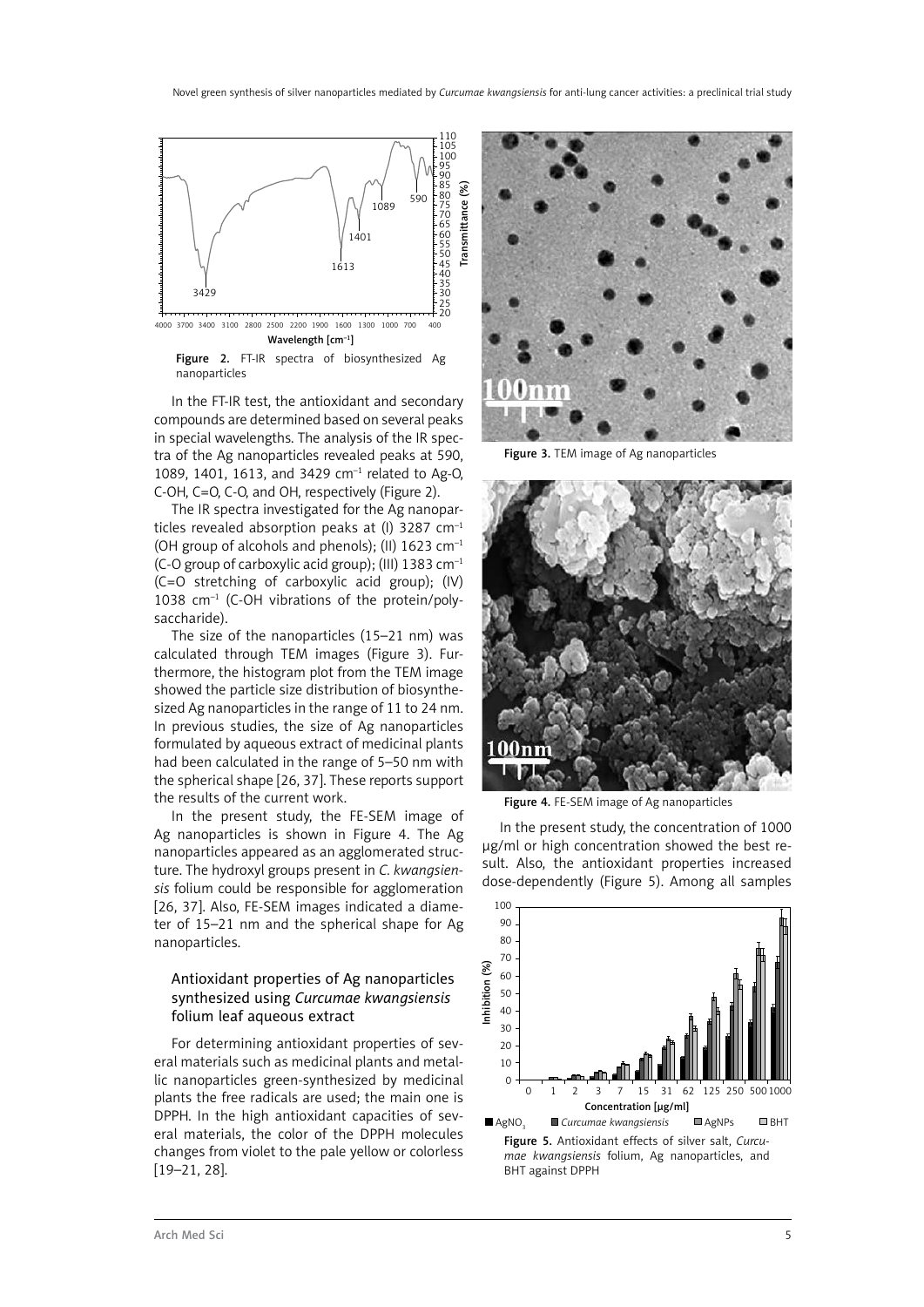|                           |                          | AgNO <sub>2</sub> [µg/ml] Curcumae kwangsiensis folium | AgNPs     | <b>BHT</b> |
|---------------------------|--------------------------|--------------------------------------------------------|-----------|------------|
| IC50 against DPPH [µg/ml] | $\overline{\phantom{a}}$ | $399 + 0$                                              | $135 + 0$ | $207 + 0$  |

Table I. IC50 of silver salt, *Curcumae kwangsiensis* Folium, Ag nanoparticles, and BHT in the antioxidant test

examined (silver salt, *C. kwangsiensis* folium leaf aqueous extract, and Ag nanoparticles), the Ag nanoparticles revealed the most remarkable inhibition activities against free radicals. BHT revealed similar antioxidant activities compared to the Ag-NPs. The exact IC50 values of *C. kwangsiensis* folium, butylated hydroxytoluene, and AgNPs were 399, 207, and 135 µg/ml, respectively (Table I).

# Anti-human lung cancer potentials of Ag nanoparticles synthesized using *Curcumae kwangsiensis* folium leaf aqueous extract

In our research, the cell lines treated with silver salt, *C. kwangsiensis* folium, and Ag nanoparticles were tested by a well-known cytotoxicity test, i.e. the MTT test, for 72 h regarding the cytotoxicity activities on normal (HUVEC) and common human lung cancer (well-differentiated bronchogenic ad-



Figure 6. Cytotoxic effects of silver salt, *Curcumae kwangsiensis* folium, and Ag nanoparticles against HUVEC cell line



Figure 8. Anti-human lung cancer effects of silver salt, *Curcumae kwangsiensis* folium, and Ag nanoparticles against lung moderately differentiated adenocarcinoma (LC-2/ad) cell line

enocarcinoma (HLC-1), moderately differentiated adenocarcinoma (LC-2/ad), and poorly differentiated adenocarcinoma (PC-14)) cell lines (Figures 6–9). Ag silver salt, *C. kwangsiensis* folium leaf aqueous extract, and Ag nanoparticles did not show any cytotoxicity against HUVEC cells in the MTT assay.

Regarding human lung cancer cell lines, the cell viability dose-dependently decreased in the presence of silver salt, *C. kwangsiensis* folium, and Ag nanoparticles. The IC50 values of *C. kwangsiensis*  folium and Ag nanoparticles against the HLC-1 cell line were 461 and 358 µg/ml, respectively; against the LC-2/ad cell line were 431 and 300 µg/ml, respectively; and against the PC-14 cell line were 480 and 252 µg/ml, respectively. The best results of cytotoxicity and anti-human lung cancer potentials of Ag nanoparticles against the above cell lines were seen in the case of the PC-14 cell line (Table II).







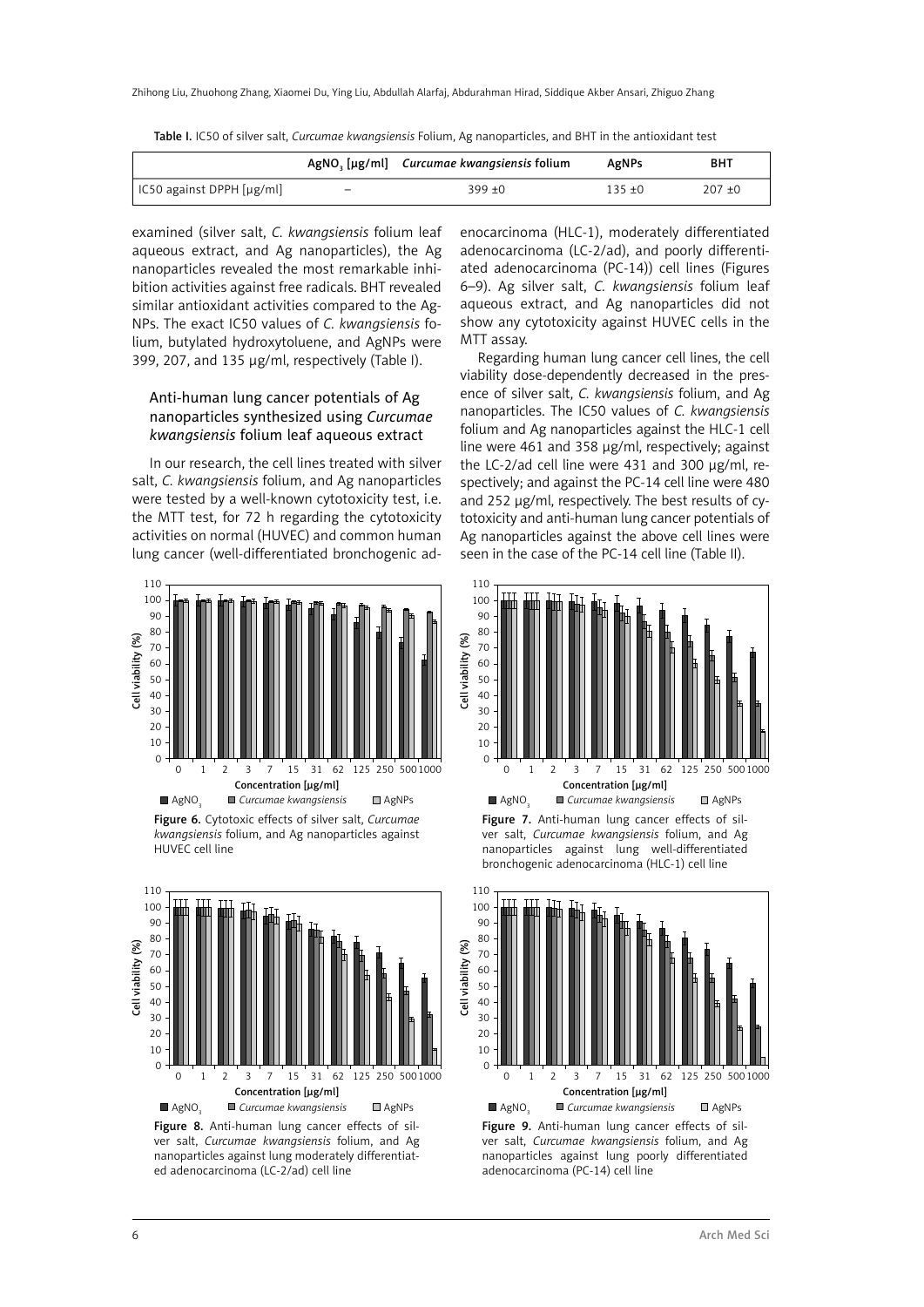|                                   | AgNO. | Curcumae kwangsiensis folium | AgNPs     |
|-----------------------------------|-------|------------------------------|-----------|
| $IC50$ against HUVEC $[µg/ml]$    |       |                              |           |
| IC50 against HLC-1 $[\mu g/ml]$   | -     | $539 + 0$                    | $247 + 0$ |
| IC50 against LC-2/ad $[\mu$ g/ml] | -     | $461 + 0$                    | $189 + 0$ |
| IC50 against PC-14 $[\mu g/ml]$   | -     | $366 \pm 0$                  | $152 + 0$ |

Table II. IC50 of silver salt, *Curcumae kwangsiensis* folium, and Ag nanoparticles in the cytotoxicity test

# Discussion

One of the reasons for the synthesis of metallic nanoparticles by plants is the significant antioxidant properties of them. Several studies have reported that plants' green-formulated Ag nanoparticles can trap the free radicals and save the body cells [42, 43]. The reason behind the antioxidant activity of green or biosynthesized nanoparticles could be due to the presence of metabolites compounds [42–45]. In the previous study, it was revealed that *C. kwangsiensis* folium leaf has many antioxidant compounds such as oxygenated sesquiterpenes, oxygenated monoterpenes, germacrone, iso-curcumenol, *cis*-α-elemenone, caryophyllene oxide, germacrene A, β-selinene, α-humulene, β-bourbonene, myrtenol, endo-borneol, limonene, camphene, sesquiterpene hydrocarbons, β-turmenone, curzerenone, *trans*-calamenene, β-bisabolene, AR-curcumene, *trans*-caryophyllene, α-zingiberene, aromadendrene, *p*-cymene, α-pinene, monoterpene hydrocarbon, epi-curzerenone, 2-undecanol, isoborneol, pinocarveol, β-pinene, ar-turmenone, germacrene B, curzerene, β-elemene, 2-undecanone, 4-vinyl-2-methoxy-phenol, *p*-cymen-8-ol, α-terpinolene, *trans*-β-elemenone, α-selinene, germacrene D, α-terpineol, β-sesquiphellandrene, borneyl acetate, and Camphor [39]. Various studies have been performed in the nanobiotechnology field using several herbs, but still no report is available on *C. kwangsiensis* folium green-formulated Ag nanoparticles.

Among the different parameters of metallic nanoparticles such as the nature of surface functions, texture, size, and morphology, the size effect is most necessary in the anticancer test using standard cancer cells. Previous reports revealed that the anticancer activity increases with a decrease in particle size based on their better penetration ability over the cell lines. It has been reported that particle size lower than 50 nm displays better activity in the corresponding cancer cell lines [46]. As can be observed in Figures 4 and 5 of our study, the sizes of Ag nanoparticles synthesized by *C. kwangsiensis* folium leaf aqueous extract are in the range of 15–21 nm.

The anticancer effects of green-formulated Ag nanoparticles have been confirmed in the previous studies [47–49]. The study of Suman *et al*. (2013) clarified the anti-cervix cancer effects of

Ag nanoparticles containing a natural compound (*Morinda citrifolia*) against the HeLa cell line. In the previous study, the Ag nanoparticles killed all HeLa cells in high doses [48]. In another study, the anti-liver cancer properties of Ag nanoparticles containing *Piper longum* leaf against Hep-2 cell lines were proved [47]. In a previous experiment it was reported that Ag nanoparticles green-synthesized by *Annona quamosal* leaf have excellent anti-breast cancer potential against the MCF-7 cell line [49].

Likely the significant anti-human lung cancer potential of Ag nanoparticles synthesized by *C. kwangsiensis* folium against human lung cancer cell lines is linked to their antioxidant activities. Similar research revealed the antioxidant materials such as metallic nanoparticles especially Ag nanoparticles and ethno-medicinal plants reduce the volume of tumors by removing free radicals [50]. In detail, the high presence of free radicals in the normal cells causes many mutations in their DNA and RNA, destroys their gene expression and then accelerates the proliferation and growth of abnormal cells or cancerous cells [25, 51]. The free radicals' high presence in all cancers such as skin cancers, throat, ovarian, testicular, bladder, colon, small intestine, gastrointestinal, stromal, stomach, breast, lung, vaginal, prostate, pancreatic, liver, gallbladder, hypopharyngeal, fallopian tube, thyroid, esophageal, parathyroid, bile duct, and rectal indicates the significant role of these molecules in causing tumorigenesis and angiogenesis [25, 52]. Many researchers reported that Ag nanoparticles synthesized by ethno-medicinal plants have a remarkable role in removing free radicals and growth inhibition of all cancerous cells [52, 53].

In this research, the Ag nanoparticles were attained from the reaction between AgNO<sub>3</sub> and *C. kwangsiensis* leaf aqueous extract in *in vitro* conditions. TEM, FE-SEM, UV-Vis, and FT-IR methods were used to evaluate nanoparticle characteristics. The results of these techniques revealed that Ag nanoparticles had been synthesized in the best way. Based on the FT-IR spectrum the presence of a great number of antioxidant compounds produced appropriate conditions for the reduction of silver. In the TEM technique, the mean size of Ag nanoparticles was assessed to be 18 nm, which is favorable.

The Ag nanoparticles showed the best antioxidant activities against DPPH. Ag nanoparticles had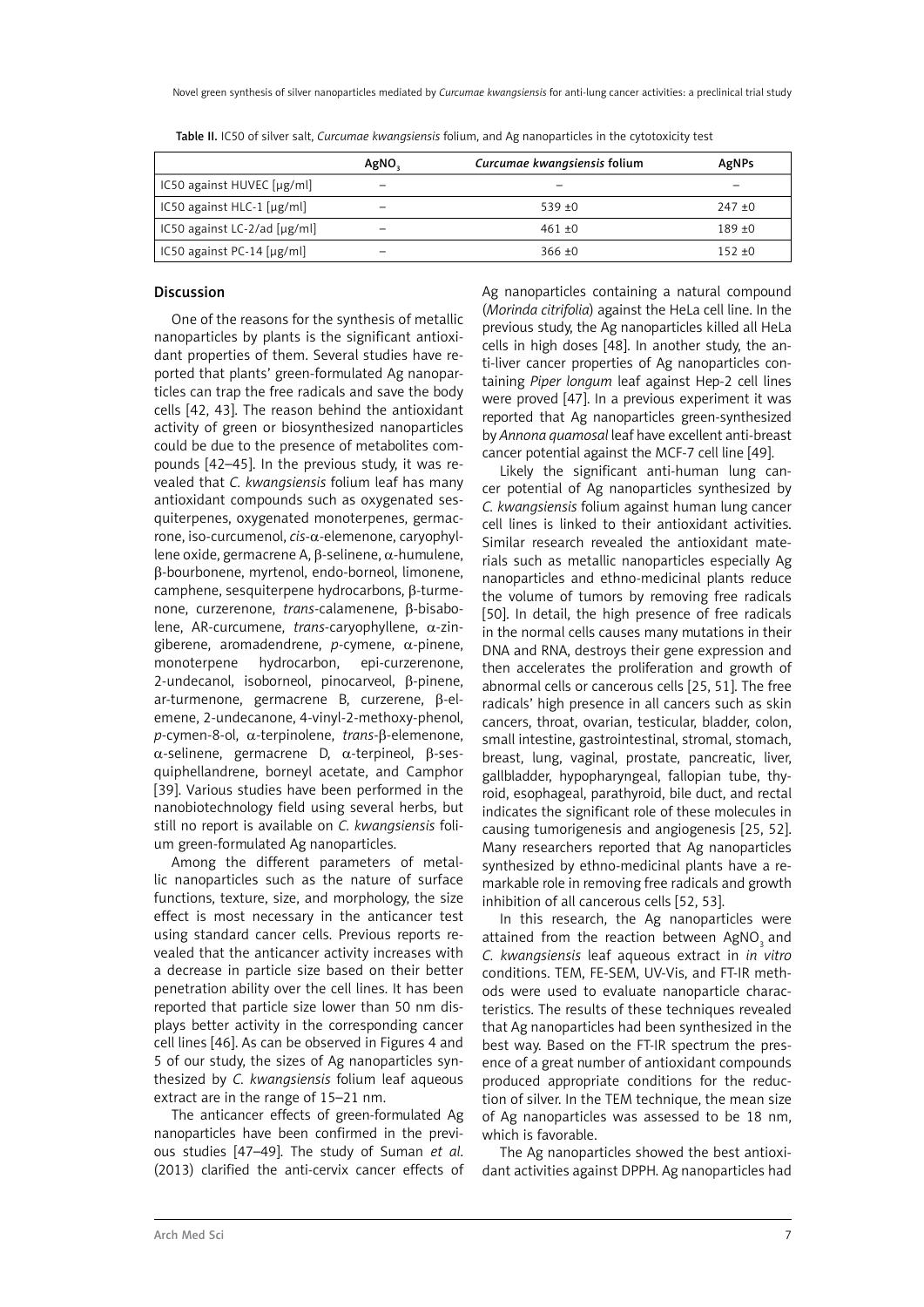appropriate anti-lung cancer activities dose-dependently against HLC-1, LC-2/ad, and PC-14 cell lines without any cytotoxicity on the normal cell line (HUVEC). After clinical study Ag nanoparticles containing *C. kwangsiensis* leaf aqueous extract can be used as an efficient drug in the treatment of lung cancer and diseases in humans.

Due to the COVID-19 pandemic conditions, we could not investigate the anti-human lung adenocarcinoma effects of other metallic nanoparticles such as palatine, gold, iron and copper green-synthesized by *C. kwangsiensis* leaf aqueous extract in the *in vitro* conditions.

#### Acknowledgments

The authors extend their appreciation to the researchers supporting Project number (RSP-2020/98), King Saud University, Riyadh, Saudi Arabia for financial support.

#### Conflict of interest

The authors declare no conflict of interest.

#### References

- 1. Hecht SS.. Lung carcinogenesis by tobacco smoke. Int J Cancer 2012; 131: 2724-32.
- 2. Taylor R, Najafi F, Dobson A. Meta-analysis of studies of passive smoking and lung cancer: effects of study type and continent. Int J Epidemiol 2007; 36: 1048-59.
- 3. Thun MJ, Hannan LM, Adams-Campbell LL, et al. Lung cancer occurrence in never-smokers: an analysis of 13 cohorts and 22 cancer registry studies. PLoS Med 2008; 5: e185.
- 4. Collins LG, Haines C, Perkel R, Enck RE. Lung cancer: diagnosis and management. Am Fam Phys 2007; 75: 56-63.
- 5. Alsharairi NA. The effects of dietary supplements on asthma and lung cancer risk in smokers and non-smokers: a review of the literature. Nutrients 2019; 11: 725.
- 6. Kayar Y, Agin M. The relationship between demographic and anthropometric characteristics and diabetic complications and number of hospitalizations in hospitalized diabetic patients. Arch Med Sci Civil Dis 2019; 4: e7-15.
- 7. Jabłońska J, Cielecka-Kuszyk J, Mikuła T, Kozłowska J, Wiercińska-Drapało A. Hepatopathy of unknown etiology – is liver biopsy a good tool in differential diagnosis? Arch Med Sci 2019; 15: 1462-7.
- 8. Beyer J, Albers P, Altena R, et al. Maintaining success, reducing treatment burden, focusing on survivorship: highlights from the third European consensus conference on diagnosis and treatment of germ-cell cancer. Ann Oncol 2013; 24: 878-88.
- 9. Raut RW, Kolekar NS, Lakkakula JR, Mendhulkar VD, Kashid SB. Extracellular synthesis of silver nanoparticles using dried leaves of pongamia pinnata (L) pierre. Nano-Micro Letters 2010; 2: 106-13.
- 10. Varma RS. Greener approach to nanomaterials and their sustainable applications. Curr Opin Chem Engineering 2012; 1: 123-8.
- 11. Arunachalam KD, Annamalai SK, Hari S. One-step green synthesis and characterization of leaf extract-mediated biocompatible silver and gold nanoparticles from Memecylon umbellatum. Int J Nanomed 2013; 8: 1307-15.
- 12. Kaczmarczyk-Sedlak I, Folwarczna J, Sedlak L, et al. Effect of caffeine on biomarkers of oxidative stress in lenses of rats with streptozotocin-induced diabetes. Arch Med Sci 2019; 15: 1073-80.
- 13. Ball V. Polydopamine nanomaterials: recent advances in synthesis methods and applications. Front Bioeng Biotechnol 2018; 6: 109.
- 14. Sintubin L, De Windt W, Dick J, et al. Lactic acid bacteria as reducing and capping agent for the fast and efficient production of silver nanoparticles. Appl Microbiol Biotechnol 2009; 84: 741-9.
- 15. Hagh-Nazari L, Goodarzi N, Zangeneh MM, Zangeneh A, Tahvilian R, Moradi R. Stereological study of kidney in streptozotocin-induced diabetic mice treated with ethanolic extract of Stevia rebaudiana (bitter fraction). Comp Clin Pathol 2017; 26: 455-63.
- 16. Farzaei MH, Zangeneh MM, Goodarzi N, et al. Stereological assessment of nephroprotective effects of *Trachyspermum ammi* essential oil against carbon tetrachloride-induced nephrotoxicity in mice. Int J Morphol 2018; 36: 750-7.
- 17. Sayyedrostami T, Pournaghi P, Ebrahimi Vosta-Kalaee S, et al. Evaluation of the wound healing activity of Chenopodium botrys leaves essential oil in rats (a short-term study). J Essent Oil Bear Plants 2018; 21: 164-74.
- 18. Jalalvand AR, Zhaleh M, Goorani S, et al. Chemical characterization and antioxidant, cytotoxic, antibacterial, and antifungal properties of ethanolic extract of Allium Saralicum R.M. Fritsch leaves rich in linolenic acid, methyl ester. J Photochem Photobiol B 2019; 192: 103-12.
- 19. Mahdavi B, Paydarfard S, Zangeneh MM, Goorani S, Seydi N, Zangeneh A. Assessment of antioxidant, cytotoxicity, antibacterial, antifungal, and cutaneous wound healing activities of green synthesized manganese nanoparticles using Ziziphora clinopodioides Lam leaves under in vitro and in vivo condition. Appl Organom Chem 2020; 34: e5248.
- 20. Zangeneh MM. Green synthesis and formulation a modern chemotherapeutic drug of Spinacia oleracea L. leaf aqueous extract conjugated silver nanoparticles: chemical characterization and analysis of their cytotoxicity, antioxidant, and anti-acute myeloid leukemia properties in comparison to doxorubicin in a leukemic mouse model. Appl Organom Chem 2020; 34: e5295.
- 21. Zangeneh MM, Joshani Z, Zangeneh A, Miri E. Green synthesis of silver nanoparticles using aqueous extract of Stachys lavandulifolia flower, and their cytotoxicity, antioxidant, antibacterial and cutaneous wound-healing properties. Appl Organom Chem 2019; 33: e5016.
- 22. Goorani S, Koohi MK, Morovvati H, Hassan J, Ahmeda A, Zangeneh MM. Application of natural compounds– based gold nanoparticles for the treatment of hemolytic anemia in an anemic mouse model: formulation of a novel drug from relationship between the anotechnology and hematology sciences. Appl Organometal Chem 2020; 34: e5475.
- 23. Zhaleh M, Sohrabi N, Zangeneh MM, et al. Chemical composition and antibacterial effects of essential oil of Rhus coriaria fruits in the West of Iran (Kermanshah). J Essent Oil Bear Plants 2018; 21: 493-501.
- 24. Moradi R, Hajialiani M, Salmani S, et al. Effect of aqueous extract of Allium saralicum R.M. Fritsch on fatty liver induced by high-fat diet in Wistar rats. Comp Clin Pathol 2019; 28: 1205-11.
- 25. Beheshtkhoo N, Kouhbanani MAJ, Savardashtaki A, Amani AM, Taghizadeh S. Green synthesis of iron oxide nanoparticles by aqueous leaf extract of Daphne mezereum as a novel dye removing material. Applied Physics A 2018; 124: 363.